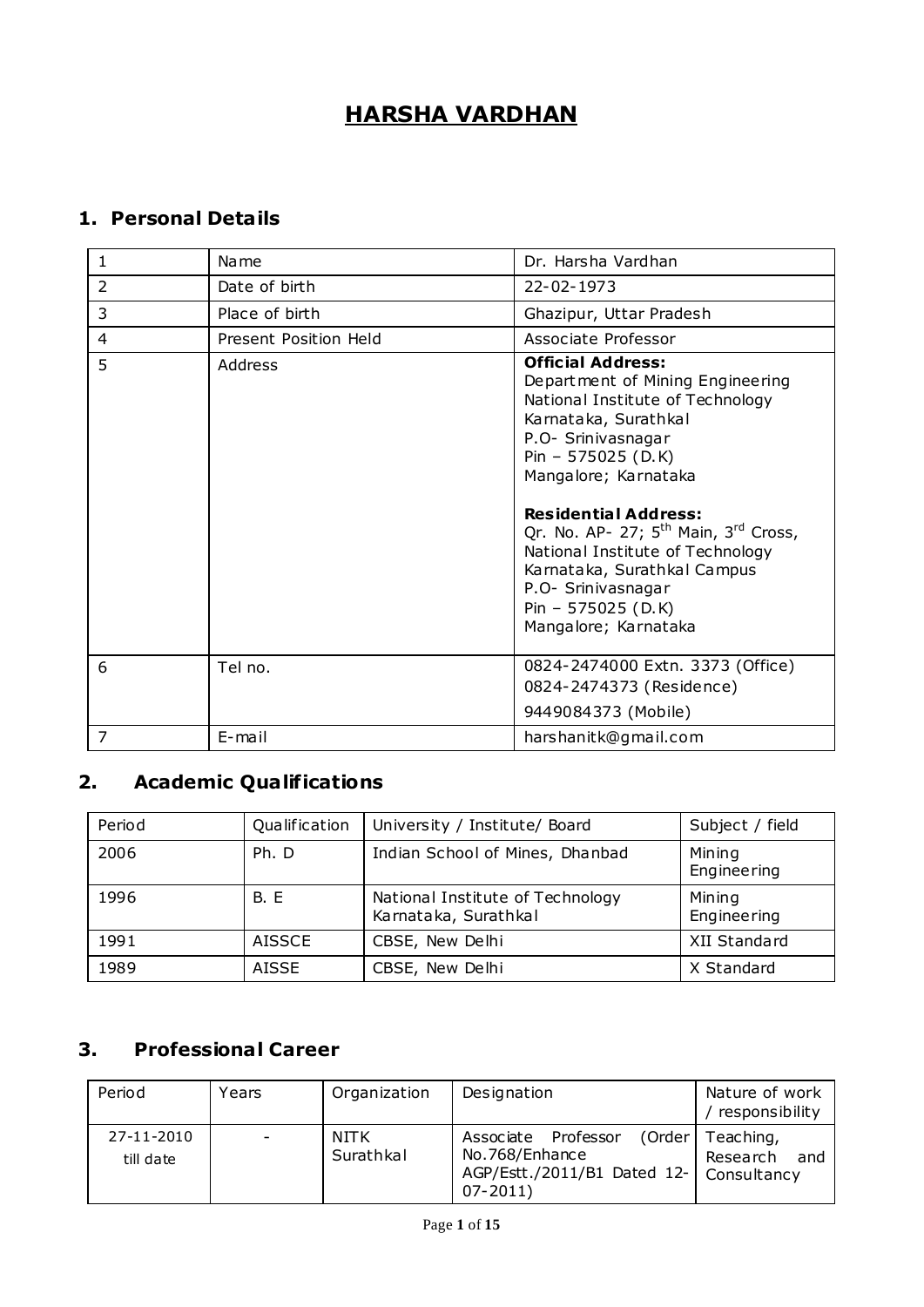| 27-11-2007<br>to<br>$26 - 11 - 2010$ | 03 Years                       | <b>NITK</b><br>Surathkal                                                         | Assistant Professor of 5 <sup>th</sup> CPC<br>under Regular Basis (Order<br>No. 5211/Estt./2007/B1 dated<br>27-11-2007) | Teaching,<br>Research<br>and<br>Consultancy    |
|--------------------------------------|--------------------------------|----------------------------------------------------------------------------------|-------------------------------------------------------------------------------------------------------------------------|------------------------------------------------|
| 16-11-2004<br>to<br>26-11-2007       | 03 Years<br>10 Days            | <b>NITK</b><br>Surathkal                                                         | Senior Lecturer under Career<br>Advancement Scheme (Order<br>No. BOG/Estt./2007/B1 Dated<br>13-03-2007                  | Teaching<br>and<br>Research                    |
| 16-11-1998<br>to<br>15-11-2004       | 05 Years<br>29 Days            | NITK<br>Surathkal                                                                | (Order<br>No.<br>Lecturer<br>2768/1998/B1 Dated 14-11-<br>1998)                                                         | Teaching<br>and<br>Research                    |
| 02-09-1998<br>to<br>15-11-1998       | 02 Months<br>13 Days           | <b>NITK</b><br>Surathkal                                                         | Temporary Assistant Lecturer<br>(Order No. 2768/1998/B1<br>Dated 02-09-1998)                                            | Teaching                                       |
| 04-06-1998<br>to<br>01-09-1998       | 02 Months<br>27 Days           | <b>NITK</b><br>Surathkal                                                         | Research Assistant (Order No.<br>4358/MED/RS Project/98-<br>99/B3 Dated 04-06-1998)                                     | Research                                       |
| 27-02-1998<br>to<br>03-06-1998       | 03 Months<br>06 Days           | <b>NITK</b><br>Surathkal                                                         | Temporary Assistant Lecturer<br>(Order No. 6296/1997/B1<br>Dated 27-02-1998)                                            | Teaching                                       |
| 16-08-1996<br>to<br>26-02-1998       | 01 Year<br>6 Months<br>10 Days | Mysore<br>Minerals<br>Limited<br>(A<br>of<br>Govt.<br>Karnata ka<br>Undertaking) | Graduate<br>Management<br>(Order<br>Trainee<br>No.<br>PER/197/GEN/96-97/1400<br>Dated 03-07-1996)                       | Mining<br>As<br>Engineer in the<br>field/mines |

**Profile professional career/life sketch :** (Write-up not to exceed 300 words)

I belong to a middle class family. I was born in a village in Uttar Pradesh. I did my schooling from Kendriya Vidyalaya Maligaon Guwahati, Assam ( $1<sup>st</sup>$  standard to  $12<sup>th</sup>$  standard). I completed my B. Tech Mining Engineering from NITK Surathkal in 1996 and worked with Mysore Minerals Limited (A Govt. of Karnataka Undertaking) for around 1 ½ years. I had a keen interest for teaching and research. I got the opportunity to join NITK Surathkal in 1998 (First on temporary basis for few months and latter got confirmed in the same year). I completed my Ph. D from Indian School of Mines, Dhanbad in 2006. At present I am working as Associate Professor in the Department of Mining Engineering, NITK Surathkal.

*Government of Karnataka entrusted a very important assignment for carrying out lease boundary survey of Bellary, Chitradurga and Tumkur districts to the Department of Mining Engineering, NITK Surathkal with me as my team leader. Our team provided technical assistance to Central Empowered Committee appointed by Hon'ble Supreme Court of India. I can only say that we carried this work with utmost dedication, sincerity and integrity.*

I don't want to elaborate here anymore on my professional career as the total details are given in this application.

I am a silent worker and believe in hard work. I love nature a lot. I got married in 2000 with Archana and have two daughters Riya Vardhan and Rushali Vardhan.

### **4. Area of Professional Activity**

- Geological Science/Earth Science
- Engineering Science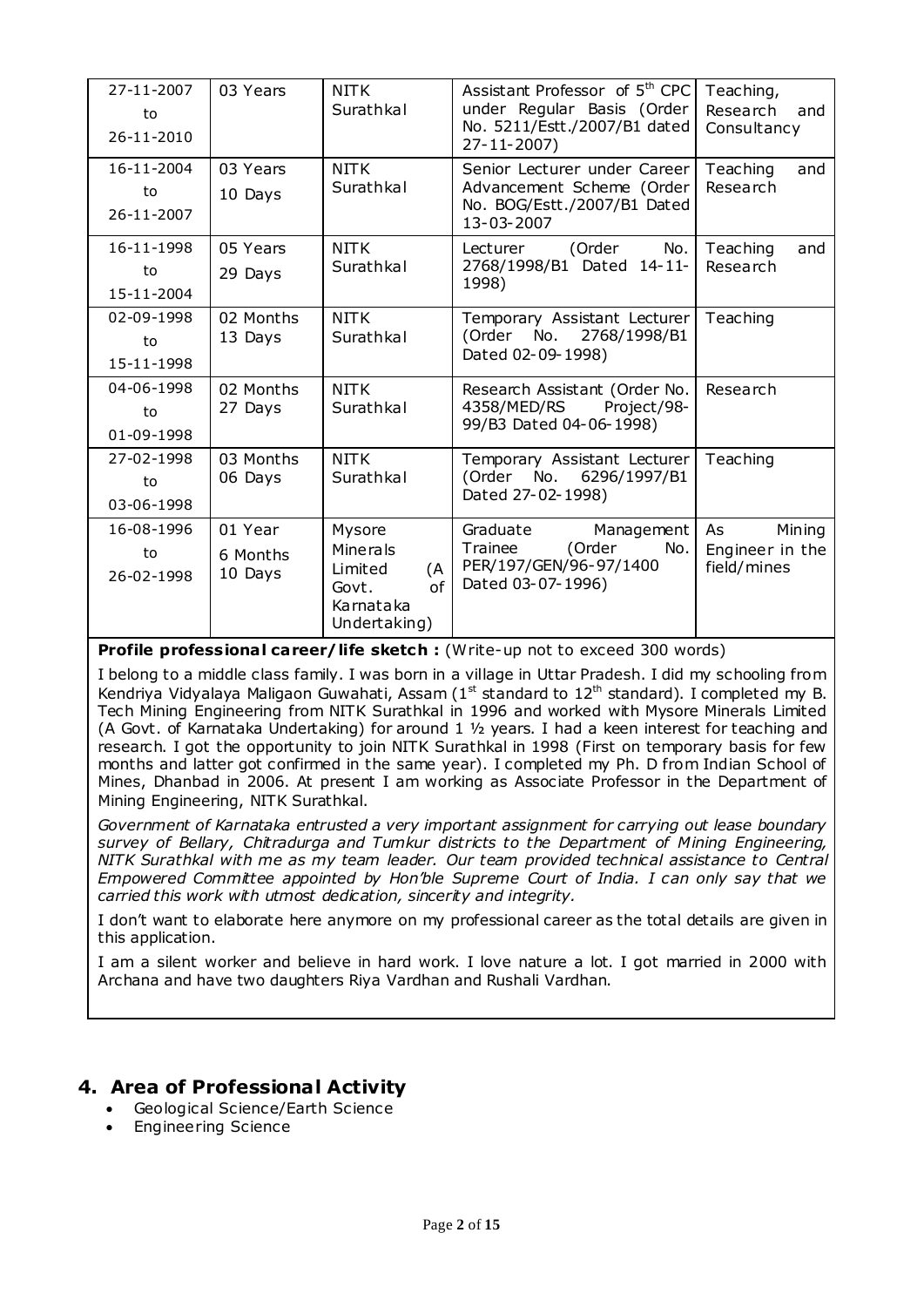## **5. Research Papers/ Publications**

## **5.1 Summary of Publications**

|              | Publications                                | <b>Numbers</b>                                           |
|--------------|---------------------------------------------|----------------------------------------------------------|
| a            | Papers published in journals                | 40: Peer reviewed International and<br>National Journals |
| b            | Papers published in conferences / seminars  | 32                                                       |
| $\mathsf{C}$ | Articles published in newsletter / bulletin | 02                                                       |
| d            | <b>Books</b>                                | 02                                                       |
| e            | Chapters in Books                           | 01                                                       |
|              | Reports                                     | 05: R&D Project Reports                                  |
|              |                                             | 20: Consultancy Project Reports                          |
| g            | General / popular articles                  | 04                                                       |
| h            | Other types publications, if any            | 11: Non-referred Journals                                |
|              | Patents granted                             | <b>NIL</b>                                               |

## **5.2 Details of Publications**

## **a. Papers published in journa ls**

## **(i) Internationa l Journa ls (Peer-reviewed)**

| Name of all the<br>authors as they<br>appear in each<br>paper              | Title of the paper                                                                                                                                                                    | Name of the journal, volume, year<br>and page                                                                                                                      |
|----------------------------------------------------------------------------|---------------------------------------------------------------------------------------------------------------------------------------------------------------------------------------|--------------------------------------------------------------------------------------------------------------------------------------------------------------------|
| Vardhan,<br>$H_{\bullet}$<br>Adhikari, G. R.<br>and Govinda Raj,<br>М.     | Estimating rock properties<br>levels<br>using<br>sound<br>produced during drilling                                                                                                    | International Journal of Rock Mechanics<br>and Mining Sciences; 2009; Elsevier;<br>Vol.46(3); pp. 604-612. (Five Year<br><b>Impact Factor: 1.600; H Index: 49)</b> |
| Rajesh Kumar, B.,<br>Vardhan,<br>H.,<br>Govindaraj, M.<br>and Vijay, G. S. | Regression analysis<br>and<br>ANN models to predict rock<br>from<br>properties<br>sound<br>levels produced<br>during<br>drilling                                                      | International Journal of Rock Mechanics<br>and Mining Sciences; 2013; Elsevier;<br>Vol.58(1); pp. 61-72. (Five Year<br><b>Impact Factor: 1.600; H Index: 49)</b>   |
| Rajesh Kumar, B.,<br>Vardhan, H. and<br>Govindaraj, M.                     | Estimating rock properties<br>using sound level during<br>drilling: Field investigation                                                                                               | International Journal of Mining<br>and<br>Mineral<br>Engineering;<br>2010;<br>Inderscience; Vol.2(3); pp. 169-184.                                                 |
| Rajesh Kumar, B.,<br>Vardhan, H. and<br>Govindaraj, M.                     | Prediction of uniaxial<br>compressive strength,<br>strength and<br>tensile<br>of<br>sedimentary<br>porosity<br>rocks using<br>sound<br>level<br>produced<br>during rotary<br>drilling | Rock Mechanics and Rock Engineering;<br>2011; Springer; Vol.44(5); pp.613-620.<br>(Impact Factor: 0.990; H Index: 22)                                              |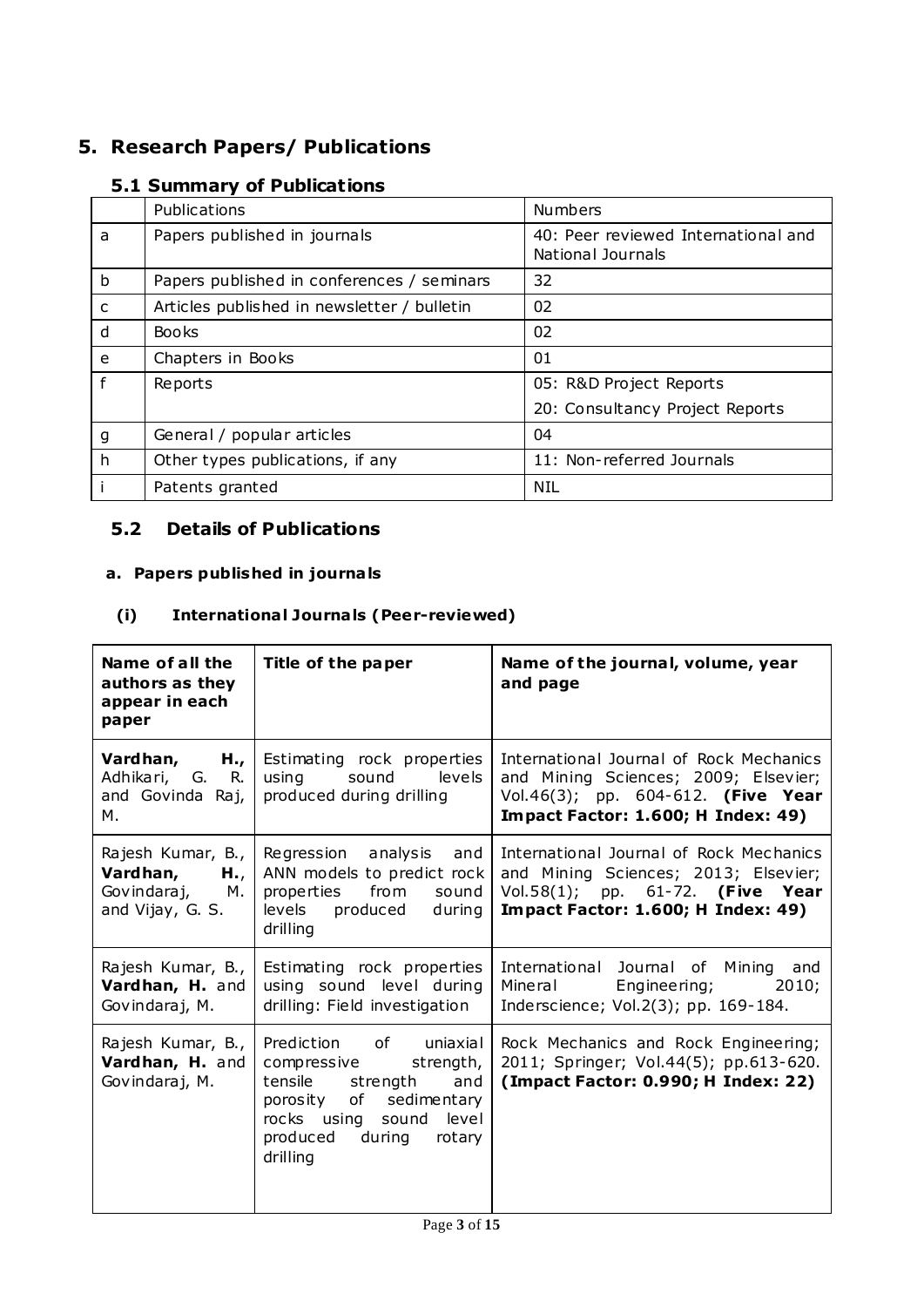| Rajesh Kumar, B.,<br>Vardhan, H. and<br>Govindaraj, M.                                | new approach<br>for<br>A<br>estimation of properties of<br>metamorphic rocks                                                               | International Journal of Mining<br>and<br>Mineral<br>Engineering;<br>2011;<br>Inderscience; Vol.3(2); pp. 109-123.                                                                                                             |
|---------------------------------------------------------------------------------------|--------------------------------------------------------------------------------------------------------------------------------------------|--------------------------------------------------------------------------------------------------------------------------------------------------------------------------------------------------------------------------------|
| Rajesh Kumar, B.,<br>Vardhan, H. and<br>Govindaraj, M.                                | Sound<br>level<br>produced<br>during rock drilling vis-à-vis<br>rock properties                                                            | Engineering Geology; 2011; Elsevier;<br>Vol.123(4); pp. 333-337. (Five Year<br><b>Impact Factor: 1.892; H Index: 48)</b>                                                                                                       |
| Vardhan, H. and<br>Badal Yadav                                                        | An experimental study and<br>analytical approach<br>for<br>estimating rock properties<br>using sound levels from<br>drilling               | Exploration and Production: Oil and Gas<br>Review;<br>2011; Touch<br>Briefings;<br>Vol.9(2); pp. 25-28.                                                                                                                        |
| Rajesh Kumar, B.,<br>Vardhan, H. and<br>Govindaraj, M.                                | Artificial neural network<br>model for prediction of rock<br>properties from sound level<br>produced during drilling                       | Geomechanics and Geoengineering: An<br>International Journal; 2013; Taylor and<br>Francis; Vol. 8(1); pp. 53 - 61.<br>(H Index: 6)                                                                                             |
| Vardhan, H. &<br>Murthy, Ch. S. N.                                                    | An<br>investigation of jack hammer International<br>noise<br>with<br>drill<br>different compressive 0.317; H Index: 13)<br>of<br>strengths | experimental Noise Control Engineering Journal - An<br>Publication;<br>2007;<br>special American Institute of Physics; Vol.<br>emphasis on drilling in rocks 55(3); pp. 282-293. (Impact Factor:                               |
| Vardhan,<br>H.,<br>Karmakar, N.C. &<br>Rao, Y.V.                                      | Experimental<br>study<br>of l<br>sources of noise from heavy<br>earth moving machinery                                                     | Noise Control Engineering Journal - An<br>International<br>Publication;<br>2005;<br>American Institute of Physics; Vol.<br>53(2); pp. 37-42. (Impact Factor:<br>0.317; H Index: 13)                                            |
| Vardhan, H.,<br>&<br>Adhikari, G. R.                                                  | Development<br>of<br>spectrum<br>maintenance<br>reduction<br>of<br>moving machinery noise                                                  | noise Noise Control Engineering Journal - An<br>based International<br>Publication;<br>2006;<br>guideline for American Institute of Physics; Vol.<br>heavy earth $54(4)$ ; pp. 236-244. (Impact Factor:<br>0.317; H Index: 13) |
| Kashinath<br>Pal,<br>Vardhan, H. and<br>Aruna, M.                                     | Investigation of contaminant International<br>groundwater Mineral<br>transport<br>in<br>uranium mine: a case study                         | Journal of<br>Mining<br>and<br>Engineering;<br>2011;<br>from the tailings pond of Inderscience; Vol.2(4); pp. 290-309.                                                                                                         |
| Kashinath<br>Pal,<br>Deb,<br>D.,<br>Vardhan,<br>H.,<br>Aruna,<br>M.and<br>Samanta, B. | East<br>in<br>mineralized zone: a case Index: 2)<br>study                                                                                  | Land use land cover changes Disaster Advances; 2011; Vol. 4(4); pp.<br>Singbhum 5-10. (Impact Factor:<br>$0.407;$ H                                                                                                            |
| Kashinath<br>Pal,<br>Vardhan, H. and<br>Aruna, M.                                     | Impact of pumping in open International Journal<br>pit mining on groundwater<br>flow: a case study                                         | Mining<br>of<br>and<br>Mineral<br>Engineering;<br>2010;<br>Inderscience; Vol.2(2); pp. 101-122.                                                                                                                                |
| Govindaraj,<br>M.,<br>Vardhan,<br>$H. \&$<br>Rao, Y. V.                               | of<br>Development<br>probabilistic<br>simulation<br>model<br>for<br>production<br>optimization<br>in open<br>pit<br>mines                  | Journal<br>Characterization<br>of<br>and<br>Development of Novel Materials; 2009;<br>Vol. 1(1); pp. 49-70.                                                                                                                     |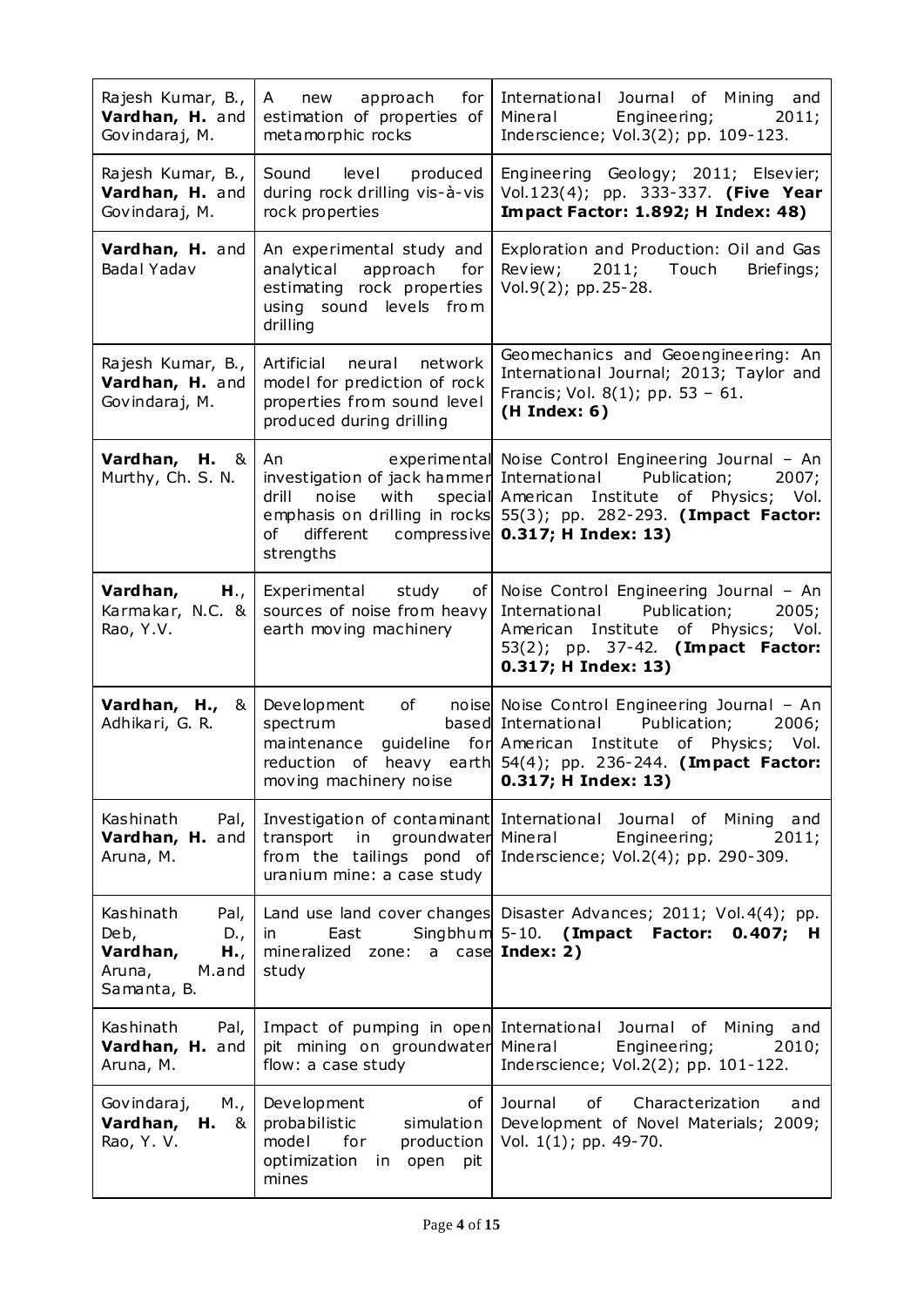| Govindaraj,<br>$M_{\cdot}$<br>Vardhan,<br><b>H.</b> &<br>Rao, Y. V. | Production optimization<br>using simulation models in<br>mines $-$ a critical review                                                                                            | International Journal of Operations<br>Research; 2009; Inderscience;<br>Vol.<br>$6(3)$ ; pp. 330-359. (H Index: 8)                                                                                                                                                                     |
|---------------------------------------------------------------------|---------------------------------------------------------------------------------------------------------------------------------------------------------------------------------|----------------------------------------------------------------------------------------------------------------------------------------------------------------------------------------------------------------------------------------------------------------------------------------|
| Vardhan, H.<br>&<br>Govindaraj, M.                                  | An<br>experimental<br>investigation of the sound<br>level<br>produced<br>by<br>bulldozers<br>with<br>various<br>maintenance schedules                                           | International Journal of Vehicle Noise<br>and Vibration; 2008; Inderscience; Vol.<br>$4(2)$ ; pp. 107-122. (H Index: 3)                                                                                                                                                                |
| Vardhan, H.                                                         | Assessment of machine<br>generated noise in opencast<br>mines and development of<br>suitable<br>maintenance<br>guidelines for its attenuation                                   | Ph. D Thesis Abstract; Acta Acustica<br>United with Acustica; The Journal of the<br>European Acoustics Association (EAA) -<br>An International Journal on Acoustics;<br>2007; S. Hirzel Verlag; Vol.92(6);<br>November-December; pp. 1073-1074.<br>(Impact Factor: 0.707; H Index: 21) |
| Vardhan,<br>$H_{\cdot}$<br>Karmakar, N.C. $\&$<br>Rao, Y.V.         | Assessment of heavy earth-<br>moving machinery noise vis-<br>à-vis routine maintenance                                                                                          | Noise Control Engineering Journal - An<br>International Publication;<br>2006;<br>American Institute of Physics; Vol.<br>54(2); March-April; 2006; pp. 64-78.<br>(Impact Factor: 0.317; H Index: 13)                                                                                    |
| N.C.,<br>Karmakar,<br>Vardhan,<br>$H. \&$<br>Rao, Y.V.              | Studies of noise creating by<br>air supply and emission<br>systems of hard<br>earth-<br>moving machines                                                                         | Mining Journal (Gornyi zhurnal)<br>published by Ore and Metals Publishing<br>House, Moscow, Russia in Russian<br>Language; No. 10; 2005; pp. 96-98.                                                                                                                                    |
| Vardhan, $H_{\cdot}$<br>Rao, Y. V. &<br>Karmakar, N.C.              | Noise analysis of heavy<br>moving<br>machinery<br>earth<br>deployed in opencast mines<br>and development of suitable<br>maintenance guidelines for<br>its attenuation - Part I  | Noise and Vibration Worldwide; Vol.<br>35(8); September; 2004; pp. 11-24. (H<br>Index: $5)$                                                                                                                                                                                            |
| Vardhan,<br>H.,<br>$V.$ &<br>Rao, Y.<br>Karmakar, N.C.              | Noise analysis of heavy<br>earth<br>moving<br>machinery<br>deployed in opencast mines<br>and development of suitable<br>maintenance guidelines for<br>its attenuation - Part II | Noise and Vibration Worldwide; Vol.<br>35(9); September; 2004; pp. 15-28. (H<br>Index: $5)$                                                                                                                                                                                            |
| Vardhan,<br>H.,<br>Rao, Y.<br>V. 8<br>Karmakar, N.C.                | Noise<br>analysis<br>earth moving<br>machinery<br>deployed in opencast mines<br>and development of suitable<br>maintenance guidelines for<br>its attenuation - Part III         | of heavy Noise and Vibration Worldwide; Vol.<br>35(10); November; 2004; pp. 7-14. (H<br>Index: $5)$                                                                                                                                                                                    |
| Vardhan,<br>H.,<br>Karmakar, N.C. &<br>Rao, Y.V.                    | Methodology for evaluation<br>of noise levels emanated<br>from mining machinery                                                                                                 | Pollution Research - An International<br>Publication; Vol. 23(2); 2004; pp. 295-<br>301. (H Index: 14)                                                                                                                                                                                 |
| Vardhan,<br>H.,<br>Karmakar, N.C. $\&$<br>Rao, Y.V.                 | Noise<br>impact<br>– its<br>miners $-$ a critical review                                                                                                                        | on Pollution Research - An International<br>Publication; Vol. 22(3); 2003; pp. 311-<br>325. (H Index: 14)                                                                                                                                                                              |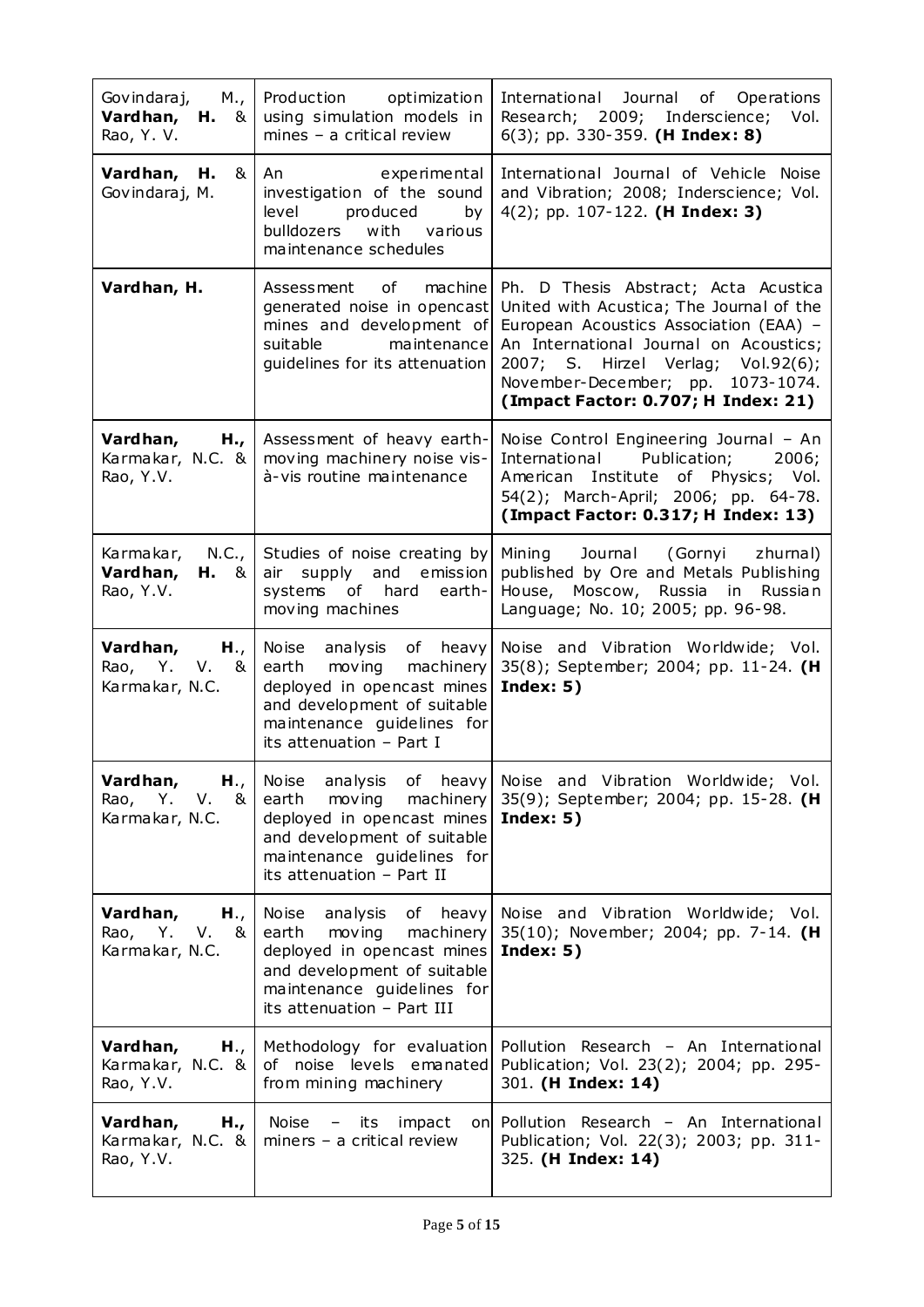| Kivade, S. B.,<br>Murthy, Ch. S. N.<br>and Vardhan, H.             | operating<br>operations and<br>parameters                                       | Central composite design in International Journal of Mining<br>and<br>optimization of the Mineral Processing; International<br>pneumatic drilling Science Press; Vol. 3(1); 2012; pp. 21-<br>27. |
|--------------------------------------------------------------------|---------------------------------------------------------------------------------|--------------------------------------------------------------------------------------------------------------------------------------------------------------------------------------------------|
| Kivade, S. B.,<br>Murthy, Ch. S. N.<br>and <b>Vardhan, H.</b>      | and<br>rate<br>drilling                                                         | Prediction of penetration International Journal of Mining<br>and<br>sound levbel Mineral Processing; International<br>produced during percussive Science Press; Vol. 3(1); 2012; pp. 13-<br>20.  |
| Masood,<br>Vardhan,<br>H.,<br>Aruna, M.<br>and<br>Rajesh Kumar, B. | A<br>critical review<br>estimation of rock properties<br>during rotary drilling | on International Journal of Earth Sciences<br>and Engineering; Cafet-Innova Technical<br>using sound levels produced Society; Vol. 5(6); pp. 1809-1814.                                          |

## **(ii) National Journals (Peer-reviewed):**

| Kivade, S. B.,<br>Murthy, Ch. S. N.<br>and Vardhan, H.             | Laboratory investigation<br>percussive drilling                                                                              | on Journal of the Institution of Engineers<br>Series<br>Metallurgical,<br>(India):<br>D,<br>Materials and Mining Engineering 2014;<br>Vol. 94(2); October 2013 to March<br>2014; pp. 81-87. |
|--------------------------------------------------------------------|------------------------------------------------------------------------------------------------------------------------------|---------------------------------------------------------------------------------------------------------------------------------------------------------------------------------------------|
| Kivade, S.<br>B.,<br>Murthy, Ch. S. N.<br>and Vardhan, H.          | percussive drilling                                                                                                          | Assessment of noise and effect Journal of the Institution of Engineers<br>of thrust on penetration rate in (India); Mining Engineering Division;<br>2011; Vol. 91; February; pp. 3-7.       |
| Vardhan,<br>H.,<br>Karmakar, N. C. &<br>Rao, Y.V.                  | under<br>loaded<br>empty<br>and<br>conditions                                                                                | Noise assessment of dumpers Journal of the Institution of Engineers<br>(India); Vol. 88; August; 2007; pp. 41<br>$-44.$                                                                     |
| Vardhan,<br>H.,<br>Khare, S., Rao, Y.<br>V. & Murthy, Ch.<br>S. N. | Strategies for design of mine<br>pillars in multiple coal seams<br>through evaluation of inner-<br>burden rock - an approach | Journal of the Institution of Engineers<br>(India); Vol. 88; August; 2007; pp. 13<br>$-21.$                                                                                                 |
| Khare, S., Rao, Y.<br>V., Murthy, Ch. S.<br>N. & Vardhan, H.       | Multiple seam<br>mining<br>$ \sim$<br>critical review                                                                        | a Journal of Mines, Metals and Fuels; Vol.<br>54<br>$(12)$ ;<br>2006; pp. 327-331.<br>(H<br>Index: $6)$                                                                                     |
| Karmakar, N. C.,<br>Vardhan,<br>$H. \&$<br>Rao, Y. V.              | <b>HEMM</b><br>noise<br>$\overline{\phantom{m}}$<br>a<br>analysis                                                            | Periodic maintenance vis-à-vis Journal of Mines, Metals and Fuels; Vol.<br>critical 54 (12); 2006; pp. 508-514. (H<br>Index: $6)$                                                           |
| N.C.,<br>Karmakar,<br>Vardhan,<br>H. 8<br>Rao, Y.V.                | at<br>different<br>operating<br>conditions<br>heavy earth<br>of<br>moving machinery (HEMM)                                   | Noise exposure of operators Journal of the Institution of Engineers<br>(India); Mining Engineering Division;<br>Vol. 85; February; 2005; pp. 30 - 32.                                       |
| Vardhan,<br>H.,<br>Y.V.8<br>Rao,<br>Karmakar, N.C.                 | Assessment<br>of<br>generated noise in opencast<br>mines and development of<br>suitable<br>maintenance                       | machine Journal of the Institution of Engineers<br>(India); Mining Engineering Division;<br>Vol. 84; February; 2004; pp. 25-37.                                                             |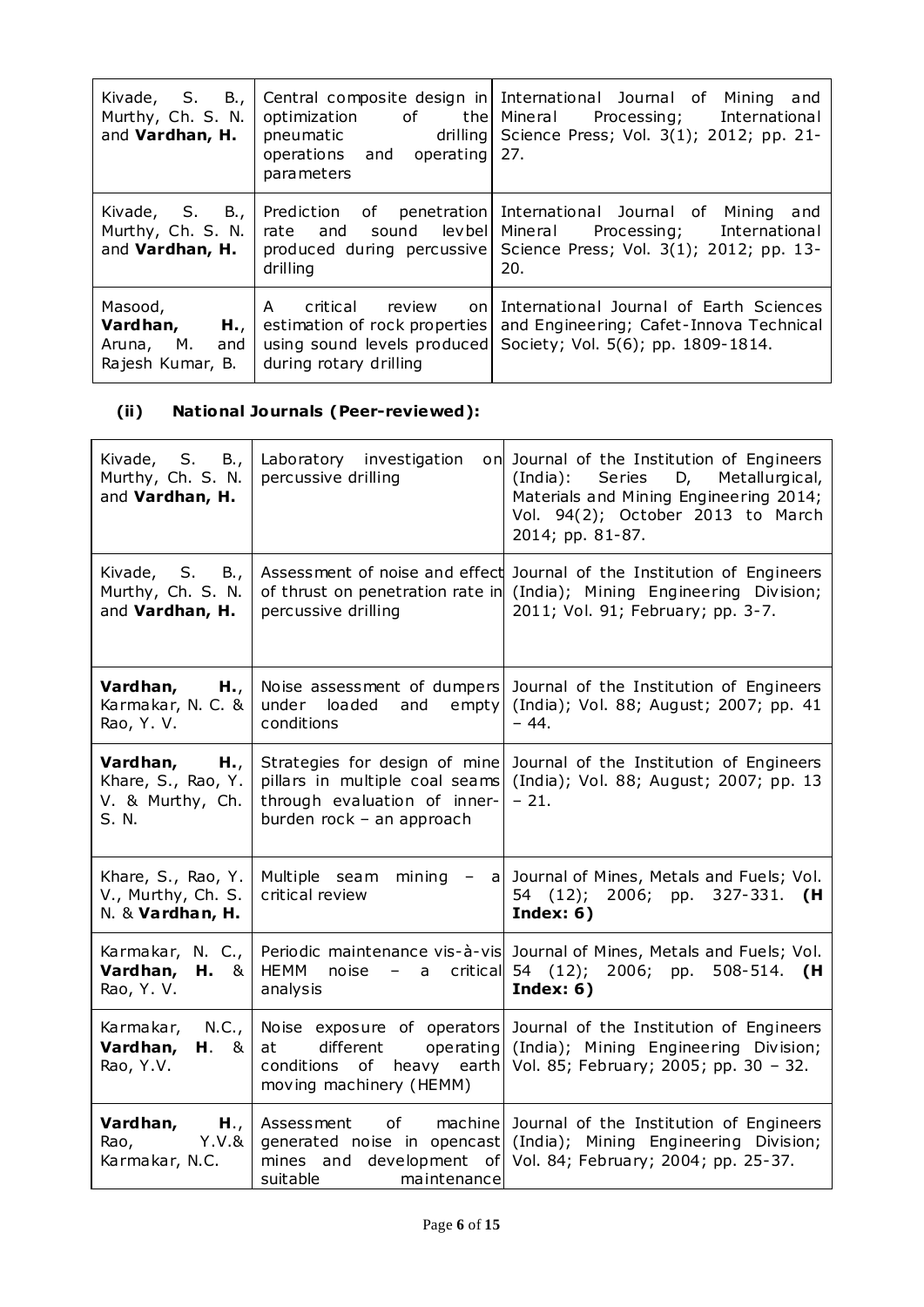|                                               | guidelines for its attenuation                                                      |                                                                                                                                                                                                                              |
|-----------------------------------------------|-------------------------------------------------------------------------------------|------------------------------------------------------------------------------------------------------------------------------------------------------------------------------------------------------------------------------|
| Karmakar, N.C. $\&$ a case study<br>Rao, Y.V. | <b>Vardhan, H.,   Occupational noise exposure -</b>                                 | Special issue of The Institution of<br>Public Health Engineers (India); 2004;<br>pp. 126-137.                                                                                                                                |
| Rao, Y.V. $\vert$                             | machinery deployed in $375$ . (H Index: 6)<br>opencast mines - a critical<br>review | <b>Vardhan, H., Noise problem and its control</b> Journal of Mines, Metals and Fuels; Vol.<br>Karmakar, N.C &   for heavy earth moving 52(11); November; 2004; pp. 360-                                                      |
| Karmakar, N.C. &<br>Rao, Y.V.                 | earthmoving machinery                                                               | <b>Vardhan, H., Assessment</b> of machine Journal of the Institution of Engineers<br>generated noise with (India); Mechanical Engineering<br>maintenance of various heavy Division; Vol. 85; October; 2004; pp.<br>$ 93-97.$ |
| Sastry, V.R.<br>& I<br>Vardhan, H.            | critical study                                                                      | Dust problems in mechanized Journal of Mines Metals & Fuels; Vol.<br>underground coal mines $-$ a XLIX(12), December, 2001; pp. 469-<br>475. (H Index: 6)                                                                    |

## **(iii) Non-referred journals**

| Kivade, S.<br>B.,<br>Murthy, Ch. S. N.<br>and Vardhan, H.                   | Study of noise sources in<br>pneumatic rock drills - its<br>effect<br>and control<br>$\overline{\phantom{m}}$<br>a a<br>critical review | The<br>Indian Mining and Engineering<br>Journal; 2011; Vol. 50(1); January; pp.<br>$12 - 23.$ |
|-----------------------------------------------------------------------------|-----------------------------------------------------------------------------------------------------------------------------------------|-----------------------------------------------------------------------------------------------|
| Masood, Shivam,<br>S., Vardhan, H.,<br>Aruna, M.<br>and<br>Animesh, R.      | A critical review on the use<br>of drilling fluids in mining,<br>oil and gas industry                                                   | Mining Engineers Journal; 2011; Vol.<br>$13(1)$ ; pp. $18 - 25$ .                             |
| Reddy, D.<br>$V_{\ell}$<br>Murthy, Ch. S. N.,<br>Vardhan, H. &<br>Aruna, M. | Advances and latest trends<br>exploration<br>and<br>in<br>exploitation of commercial<br>rock deposits                                   | Mining Engineers Journal; 2007; Vol.<br>9(2); September; pp. 24 - 32.                         |
| $S_{\cdot}$<br>Sridhar,<br>Vardhan, H. &<br>Murthy, Ch. S. N.               | Forecasting the demand and<br>price of minerals and metals<br>- a case study of aluminium                                               | Mining Engineers Journal; 2006; Vol.<br>8(4); November; pp. 11-18.                            |
| H.,<br>Vardhan,<br>Rao, Y. V. &<br>Karmakar, N. C.                          | Acoustic analysis of sound<br>insulation characteristics of<br>earth<br>moving<br>heavy<br>machinery deployed<br>in<br>opencast mining  | Mining Engineers Journal;<br>2004; Vol.<br>6(3); October; pp. 13-15.                          |
| Vardhan,<br>H.,<br>Rao, Y.V.<br>&<br>Mahto, S.S.                            | Clay mining $-$ a case study                                                                                                            | Mining Engineers Journal; 2003; Vol.<br>$4(6)$ ; pp. 14-20.                                   |
| Y.V.,<br>Rao,<br>Vardhan, H. &<br>Aruna, M.                                 | Underground mine lighting<br>and illumination survey                                                                                    | 2001<br>Mining Engineers Journal;<br>September; 2001; pp. 12-22.                              |
| Rao, Y.V., Aruna, Value                                                     | engineering<br>in.                                                                                                                      | <b>The</b><br>Indian<br>Engineering<br>Mining<br>and                                          |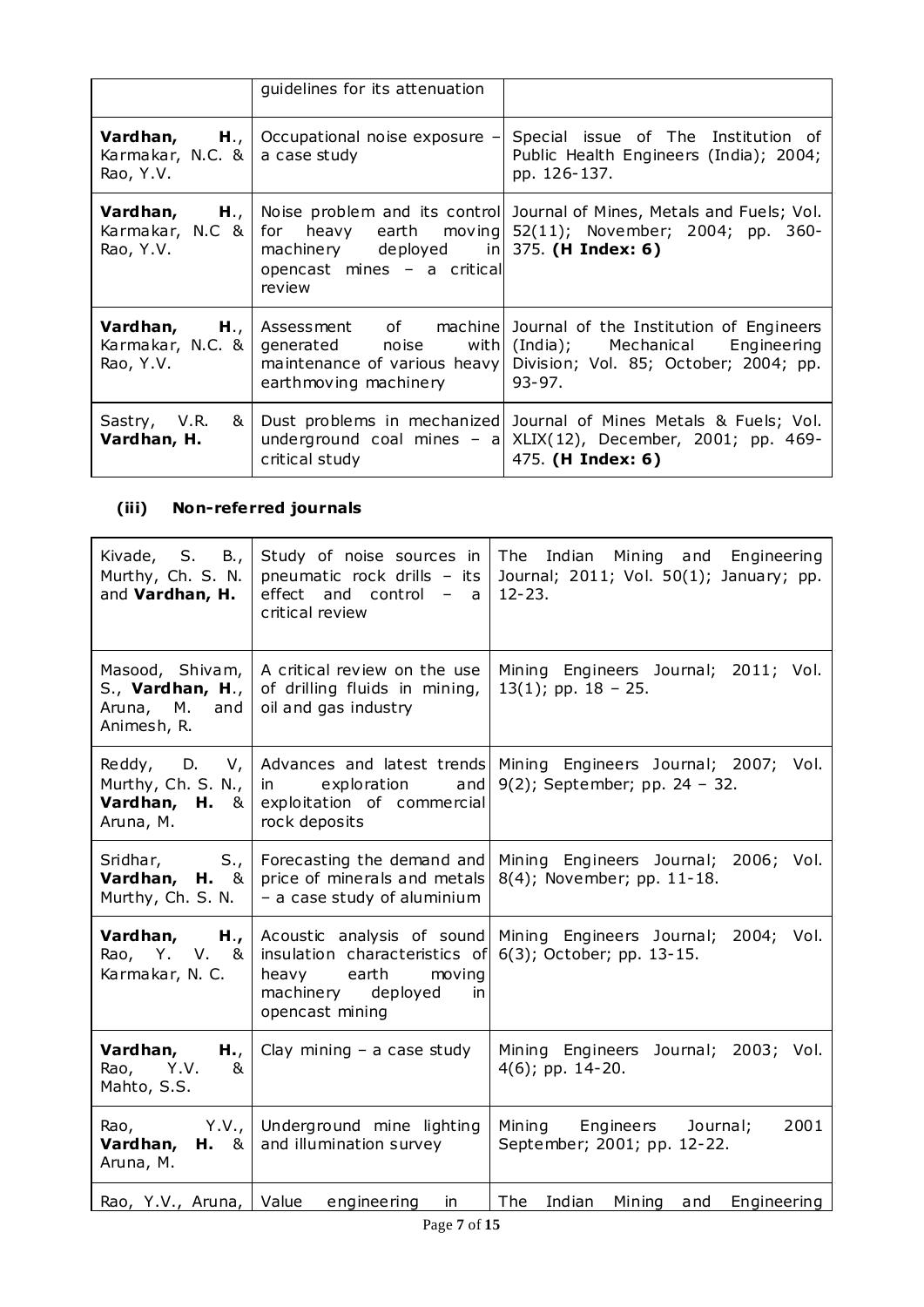| M. $&$ Vardhan, H.                                                | mining industry                                                                                                                                | Journal; Vol. 39(5); May; 2000; pp. 33-<br>35.                                           |
|-------------------------------------------------------------------|------------------------------------------------------------------------------------------------------------------------------------------------|------------------------------------------------------------------------------------------|
| Vardhan,<br>H.,<br>Y.V.,<br>Rao,<br>&<br>Sridhar, S.<br>Aruna, M. | Reliability evaluation and<br>reliability centered<br>maintenance of production<br>equipment in mechanized<br>opencast mines - a case<br>study | Mining Engineers Journal; 2000; Vol.<br>1(9); April; 2000; pp. 17-20.                    |
| м.                                                                | <b>Vardhan, H.,   Trends and development in  </b><br>Rao, Y.V. & Aruna,   truck transportation system                                          | The Indian Mining and Engineering<br>Journal; December; 1999; pp. 13-15.                 |
| Aruna, M.,                                                        | Murthy, Ch. S.N.,   Control techniques for<br><b>Vardhan, H.</b> & $\vert$ machinery noise reduction                                           | The Indian Mining and Engineering<br>Journal; October/November; 1999; pp.<br>$17 - 21$ . |

### **b. Papers published in conferences / seminars**

| Name of all the<br>authors as they<br>appear in each<br>paper               | Title of the paper                                                                                                                                                       | Name of the conference, year and<br>page                                                                                                                                                                                                                                                                                             |
|-----------------------------------------------------------------------------|--------------------------------------------------------------------------------------------------------------------------------------------------------------------------|--------------------------------------------------------------------------------------------------------------------------------------------------------------------------------------------------------------------------------------------------------------------------------------------------------------------------------------|
| Rajesh Kumar B.,<br>Vardhan,<br>H.,<br>Govindaraj, M.                       | Study of relationship<br>between<br>uniaxial<br>strength of<br>compressive<br>metamorphic<br>rock<br>and<br>levels<br>sound<br>produced<br>during drilling               | Proceedings<br>of the contract of the contract of the contract of the contract of the contract of the contract of the contract<br>the<br>International<br>conference<br>Earth<br>Science<br>on<br>and<br>Engineering (ICESE 2011), 20 <sup>th</sup> to $21^{st}$<br>Feb., 2011; Hong Kong, China; Paper<br>No. 1214. (Peer Reviewed) |
| Rajesh Kumar B.,<br>Vardhan,<br>H.,<br>Govindaraj,<br>М.<br>and Badal Yadav | A field investigation on the<br>of relationship<br>study<br>between<br>universal<br>compressive strength of the<br>rock and the sound levels<br>produced during drilling | of<br>the<br>Proceedings<br>International<br>conference on "Frontiers in Mechanical<br>Engineering" at NITK Surathkal during<br>20 <sup>th</sup> and 22 <sup>nd</sup> May, 2010; pp. 228-233.                                                                                                                                        |
| Vardhan, H.<br>&<br>Govindaraj, M.                                          | A review of the impact of<br>noise on miners                                                                                                                             | the<br>Proceedings of<br>International<br>Workshop on "Winning Strategies to Re-<br>vitalize the Mineral Sector (WSRMS<br>2009) at NITK Surathkal during 8 <sup>th</sup> and<br>9 <sup>th</sup> August, 2009; pp. 55-71.                                                                                                             |
| $S_{\cdot}$<br>Sridhar,<br>Vardhan,<br>$H. \&$<br>Aruna, M.                 | Growth<br>strategies<br>for<br>mineral sector                                                                                                                            | Proceedings of<br>the<br>International<br>Workshop on "Winning Strategies to Re-<br>vitalize the Mineral Sector (WSRMS<br>2009) at NITK Surathkal during 8 <sup>th</sup> and<br>$9^{th}$ August, 2009; pp. 126-130.                                                                                                                  |
| Vardhan,<br>H.,<br>Roy, S., Deka, G.<br>K. & Paul, P.                       | Utilizing sea pressure as a<br>of power<br>for<br>source<br>underwater<br>autonomous<br>vehicles - an approach                                                           | International Conference on<br>Energy<br>Security and Climate Change (ESCC<br>2008), Bangkok, Thailand, 6 <sup>th</sup> to 8 <sup>th</sup><br>August; pp. 1-5. (Peer Reviewed)                                                                                                                                                       |
| Vardhan,<br>$H_{\bullet}$                                                   | A critical analysis of heavy                                                                                                                                             | Proceedings of The First European Forum                                                                                                                                                                                                                                                                                              |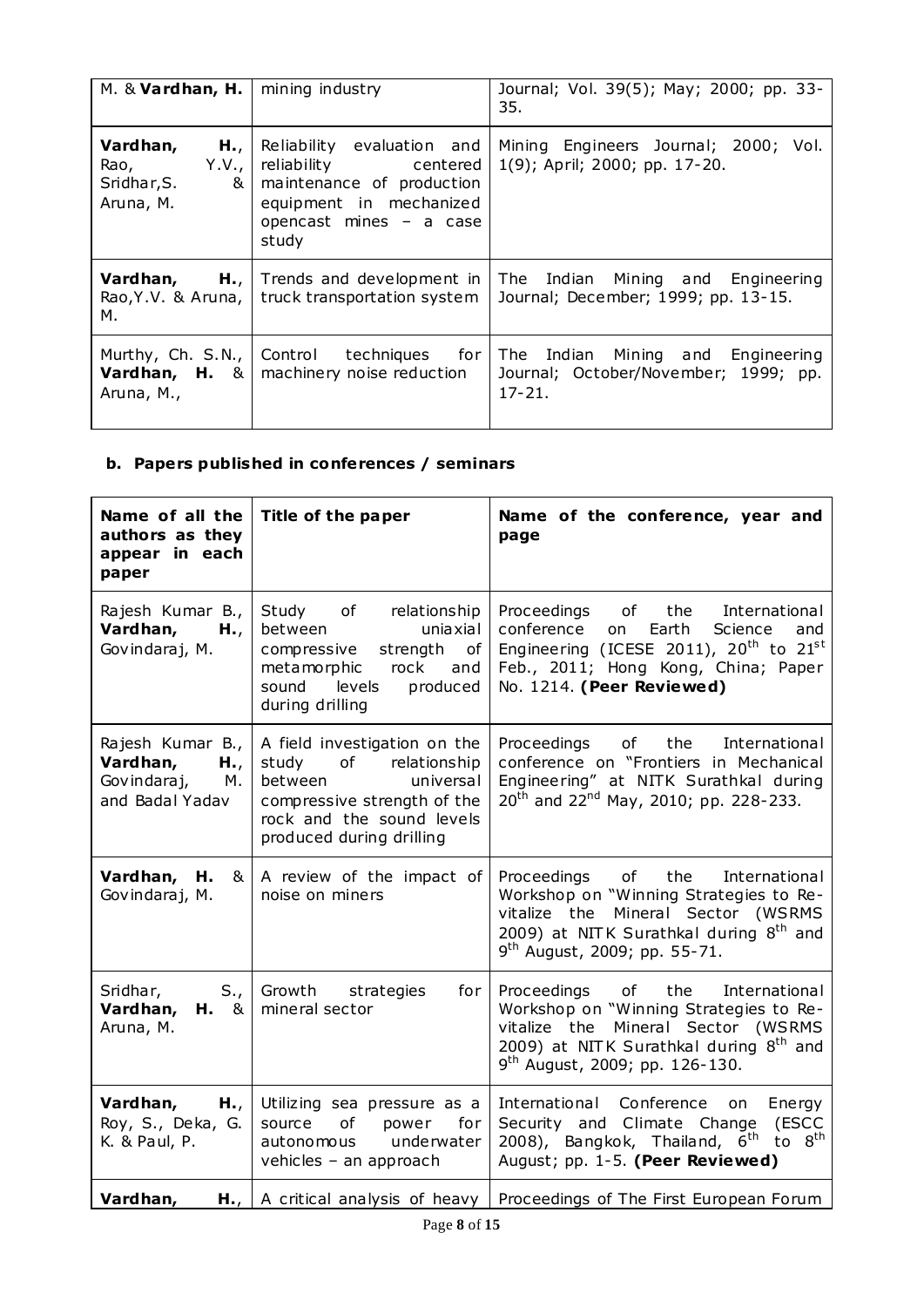| Rao, Y. V. &<br>Karmakar, N. C.                                           | moving machinery<br>earth<br>noise vis-à-vis<br>periodic<br>maintenance                          | on Effective Solutions for Managing<br>Occupational Noise Risks; Lille; France;<br>3rd to 5 <sup>th</sup> July; 2007; pp. 145-154. (Peer<br>Reviewed)                                                                                                                                     |
|---------------------------------------------------------------------------|--------------------------------------------------------------------------------------------------|-------------------------------------------------------------------------------------------------------------------------------------------------------------------------------------------------------------------------------------------------------------------------------------------|
| Vardhan, H.,<br>Rao, Y. V. &<br>Karmakar, N. C.                           | Noise analysis of exhaust,<br>air inlet and cooling fan of<br>heavy earth<br>moving<br>machinery | Proceedings of The First European Forum<br>on Effective Solutions for Managing<br>Occupational Noise Risks; Lille; France;<br>3rd to 5 <sup>th</sup> July; 2007; pp. 67-75. (Peer<br>Reviewed)                                                                                            |
| Murthy, Ch. S. N.,<br>Vardhan,<br>H.,<br>Aruna, M.<br>&<br>Khare, S.      | industry - its impact on<br>productivity and safety                                              | Innovations in mining Proceedings of ENTMS - 2006; pp. 99-<br>104.                                                                                                                                                                                                                        |
| Murthy, Ch. S. N.,<br>Aruna, M.,<br>Vardhan, H.                           | Studies<br>on<br>variation of water quality of<br>mine water                                     | seasonal Proceedings of ENTMS - 2007; pp. 13-<br>17.                                                                                                                                                                                                                                      |
| Murthy, Ch. S. N.,<br>Rao, Y. V.,<br>Vardhan, H. &<br>Khare, S.           | Ergonomics in mining $-$ an<br>approach through virtual<br>reality                               | Proceedings of the<br>International<br>Symposium<br>on "Advances in Mining<br>30 <sup>th</sup><br>Technology<br>Management";<br>and<br>$2^{nd}$<br>November<br>December;<br>to<br>III<br>Kharagpur; 2005; pp. 569 - 573.                                                                  |
| Ch. S. N. Murthy,<br>Aruna,<br>M.,<br>Vardhan, H. &<br>Khare, S.          | Air pollution and its control<br>measures<br>in<br>mining<br>industry                            | National workshop<br>"Pragmatic<br>on<br>Management of Industrial Pollution (PMIP<br>$2004)$ ";<br>Jointly organized<br>by NIT<br>Rourkela and AICTE New Delhi; 20 <sup>th</sup> to<br>21 <sup>st</sup> November; NIT Rourkela; 2004; pp.<br>$121 - 127.$                                 |
| Ch. S. N. Murthy, Noise<br><b>Vardhan, H. &amp; industry</b><br>Khare, S. | pollution and<br>its<br>Rao, Y. V., $ $ control measures in mining $ $                           | National workshop<br>"Pragmatic<br>on<br>Management of Industrial Pollution (PMIP<br>$2004)$ ";<br>Jointly organized<br>by<br>NIT<br>Rourkela and AICTE New Delhi; 20 <sup>th</sup> to<br>21 <sup>st</sup> November; NIT Rourkela; 2004; pp.<br>177-182.                                  |
| Rao, Y.V.,<br>Vardhan, H., &<br>Aruna, M.                                 | Optimization of production<br>scheduling<br>in<br>opencast<br>mines                              | Proceedings<br>of the<br>International<br>Conference<br>Mechanization<br>and<br>on<br>Automation - The Future for Mineral<br>by the<br>Industry; Organized<br>Mining,<br>Geological and Metallurgical Institute of<br>India, Calcutta; $26^{th}$ to $28^{th}$ July; 2001.                 |
| Rao, Y.V., Aruna,<br>& Vardhan,<br>М.<br>н.                               | Calculation of volumes of<br>overburden and mineral in<br>opencast mines                         | Proceedings of the 4 <sup>th</sup> Indian Conference<br>Coal Mine<br>Surveying<br>$ \,$<br>2001;<br>on<br>Organized<br>by The Singareni Colleries<br>Company<br>Ltd. & The Institution of<br>Surveyors, Hyderabad Branch; 21 <sup>st</sup> and<br>22 <sup>nd</sup> July; 2001; pp. 67-84. |
| Rao, Y.V., Aruna,<br>& Vardhan,<br>M.<br>н.                               | Design and management of<br>spoil dumps                                                          | the<br>International<br>Proceedings<br>of<br>Symposium<br>Geoenvironmental<br>on<br>22 <sup>nd</sup><br>20 <sup>th</sup><br>Reclamation;<br>to<br>Nagpur;                                                                                                                                 |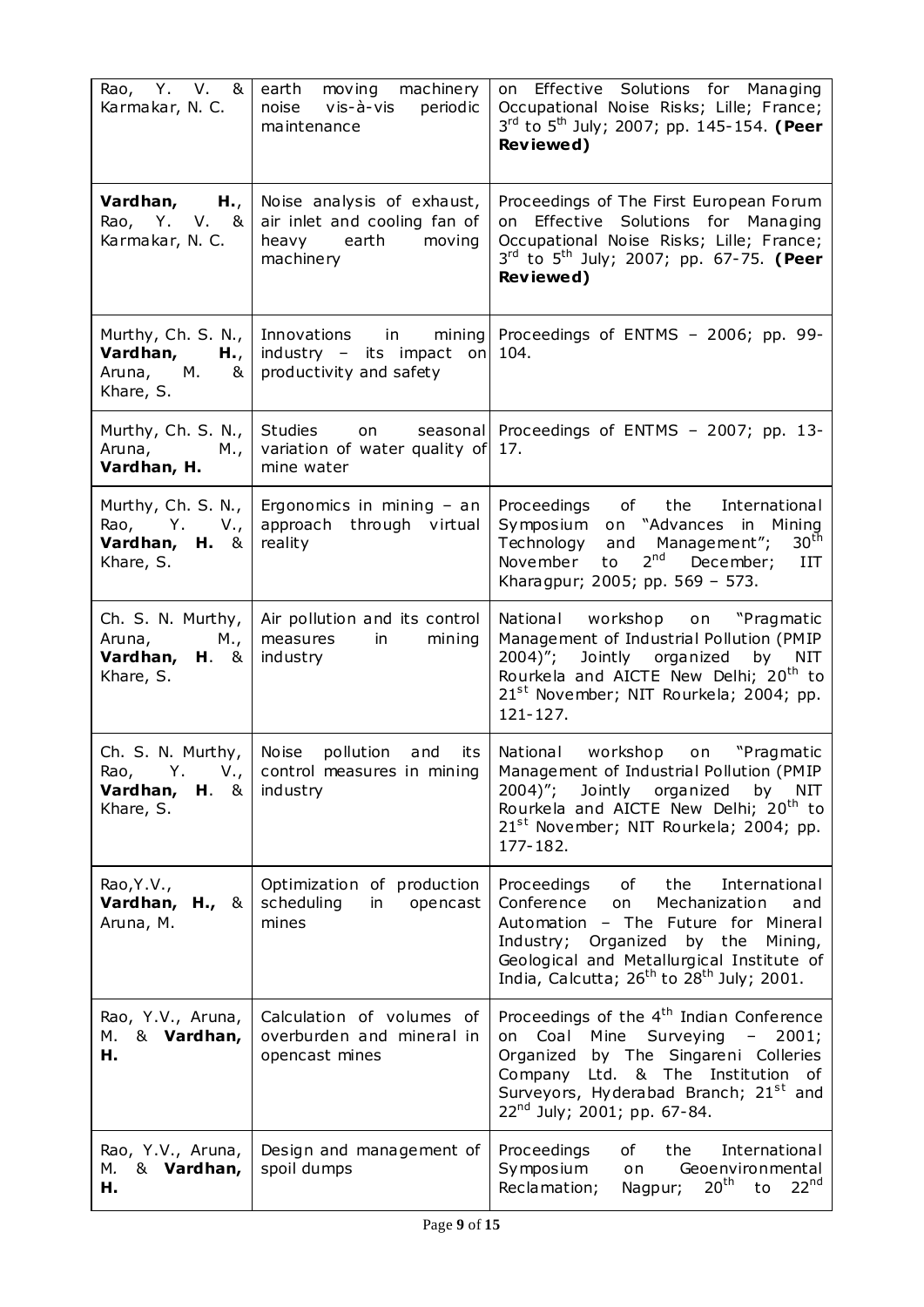|                                                         |                                                                                                      | November; 2000; pp. 7-11.                                                                                                                                                                                                                                                                                                                                                                                                                                                                                                                                                                                  |
|---------------------------------------------------------|------------------------------------------------------------------------------------------------------|------------------------------------------------------------------------------------------------------------------------------------------------------------------------------------------------------------------------------------------------------------------------------------------------------------------------------------------------------------------------------------------------------------------------------------------------------------------------------------------------------------------------------------------------------------------------------------------------------------|
|                                                         |                                                                                                      |                                                                                                                                                                                                                                                                                                                                                                                                                                                                                                                                                                                                            |
| Y.V.,<br>Rao,<br>Vardhan,<br>$H. \&$<br>Aruna, M.       | Impact<br>of<br>human<br>population<br>on<br>resources<br>and ecosystems                             | Proceedings<br>of<br>the<br>International<br>Symposium<br>Geoenvironmental<br>on<br>Reclamation;<br>$20th$ to<br>22 <sup>nd</sup><br>Nagpur;<br>November; 2000; pp. 343-349.                                                                                                                                                                                                                                                                                                                                                                                                                               |
| Vardhan,<br>H.,<br>Aruna, M. & Rao,<br>Y.V.             | Post<br>land<br>mining<br>use<br>planning                                                            | of the<br>Proceedings<br>International<br>Conference on Technology Management<br>in Mining, Processing & Environment; IIT<br>Kharagpur; $1st$ to $3rd$ December; 2000.                                                                                                                                                                                                                                                                                                                                                                                                                                     |
| Vardhan,<br>H.,<br>Aruna.M & Sastry<br>V.R.             | Improving the efficiency of<br>tunneling: role of effective<br>ventilation planning                  | International Conference on<br>Tunneling<br>28 <sup>th</sup><br>30 <sup>th</sup><br>Goa;<br>to<br>Technology;<br>September; 2000.                                                                                                                                                                                                                                                                                                                                                                                                                                                                          |
| Vardhan,<br>H.,<br>Jagannath, S. &<br>Rao, Y.V.         | A computer technique for<br>calculation of heat load into<br>an underground mine                     | Proceedings of the First International<br>Mine Environment and Mine Ventilation<br>Symposium; ISM Dhanbad; $11^{\text{th}}$ to $12^{\text{th}}$<br>December; pp. 23-24.                                                                                                                                                                                                                                                                                                                                                                                                                                    |
| Rao, Y. V., Aruna,<br>& Vardhan,<br>М.<br>Н.            | Design, construction<br>and<br>rehabilitation<br>оf<br>spoil<br>$dumps - a case study$               | Proceedings<br>of<br>the<br>International<br>Conference on Environmental Issues and<br>Management of Waste in Energy and<br>Mineral Production - (SWEMP 2000);<br>Calgary, Alberta, Canada; 30 <sup>th</sup> May to 2 <sup>nd</sup><br>June; 2000; pp. 165-169.<br>(Peer<br>Reviewed)                                                                                                                                                                                                                                                                                                                      |
| Vardhan,<br>H.,<br>Aruna.M. &<br>Rao<br>Y.V.            | Blast casting- a economic<br>technique for<br>sidecasting<br>overburden                              | Proceedings of the National Seminar on<br>Specific Problems in Mining - Both for<br>Coal & Non-Coal Mines; Puri; 24 <sup>th</sup> to 25 <sup>th</sup><br>September; 2000.                                                                                                                                                                                                                                                                                                                                                                                                                                  |
| Rao, Y. V., Aruna,<br>& Vardhan,<br>М.<br>н.            | Off-the road tyres:<br>care,<br>maintenance<br>and<br>management                                     | National Seminar on Specific Problems in<br>Mining - Both for Coal and Non-Coal<br>Mines; Organized<br>by<br><b>The</b><br>Mining<br>Engineers<br>Association<br>of<br>India;<br>Bhubaneswar; 24 <sup>th</sup> to 25 <sup>th</sup> September.                                                                                                                                                                                                                                                                                                                                                              |
| Rao,<br>Y.V., 1<br>Vardhan,<br><b>H.</b> &<br>Aruna, M. | Selective inventory control<br>- a case study                                                        | the<br>International<br>Proceedings<br>of<br>Conference on Management of Mining<br>Machinery (MMM-99); Organized by The<br>Mining, Geological and<br>Metallurgical<br>Institute of India (MGMI); Calcutta; 8 <sup>th</sup><br>to 10 <sup>th</sup> July, 1999; pp. 85-96.                                                                                                                                                                                                                                                                                                                                   |
| Y.V.,<br>Rao,<br>Vardhan,<br><b>H.</b> &<br>Aruna, M.   | Development of intelligent<br>support<br>system<br>for<br>vibration<br>controlled<br>blast<br>design | Proceedings<br>the<br>International<br>of the origin of the original random control. The control of the control of the control of the control of the c<br>Separate the control of the control of the control of the control of the control of the control of the control<br>Conference<br>Rock<br>Engineering<br>on<br>Techniques<br>Site Characterization<br>for<br>(ROCKSITE -99); Organized by National<br>Institute of Rock Mechanics (NIRM) and<br>Norwegian<br>Geotechnical<br>Institute,<br>$6^{\text{th}}$<br>8 <sup>th</sup><br>NORWAY;<br>to<br>December;<br>Bangalore, 1999; pp. 601-607. (Peer |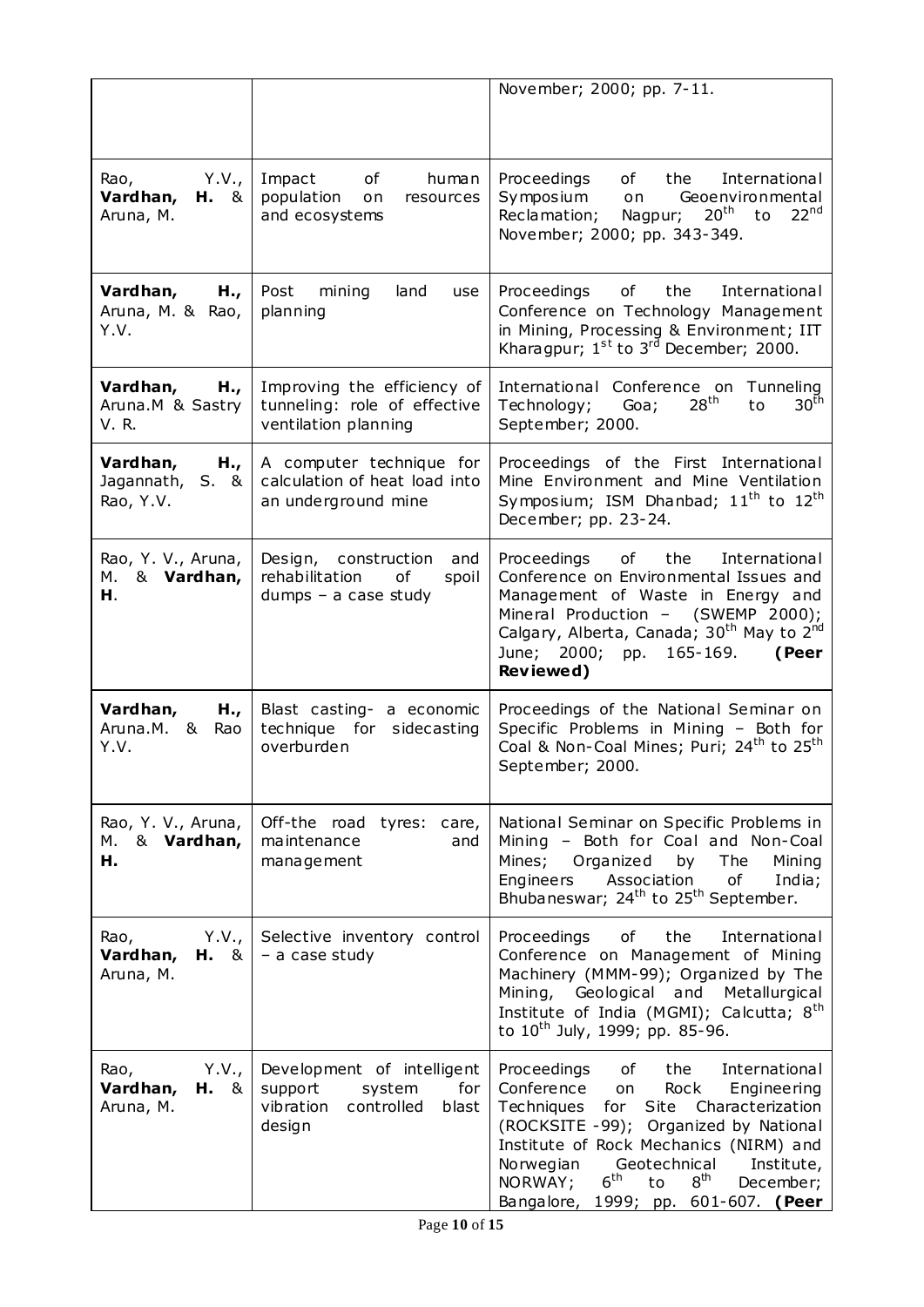|                                                  |                                                                                                                | Reviewed)                                                                                                                                                                                                                                                                                                                                                                                        |
|--------------------------------------------------|----------------------------------------------------------------------------------------------------------------|--------------------------------------------------------------------------------------------------------------------------------------------------------------------------------------------------------------------------------------------------------------------------------------------------------------------------------------------------------------------------------------------------|
| Vardhan,<br>H.,<br>Rao, Y.V.<br>&<br>Sridhar, S. | Bauxite mining - current<br>Indian scenario                                                                    | Proceedings of the National Seminar on<br>Bauxite Vision 2050; Organized<br>by<br>Mining Engineers Association of India<br>(MEAI); Belgaum Chapter; 1999.                                                                                                                                                                                                                                        |
| Vardhan,<br>H.,<br>Rao, Y.V.<br>&<br>Sridhar, S. | Productivity improvement -<br>a managerial approach                                                            | Proceedings of the Platinum<br>Jubilee<br>Productivity<br>Symposium<br>on<br>Improvement in Indian Mining Industry<br>(PJSPIM); Organized by The Department<br>Mining Engineering, Institute<br>of<br>of<br>Technology, B.H.U; 29 <sup>th</sup><br>30 <sup>th</sup><br>and<br>January; 1999.                                                                                                     |
| Vardhan,<br>H.,<br>Rao, Y.V. & Aruna,<br>М.      | Trends and development in<br>truck transportation system                                                       | National Seminar on Mining Machinery -<br>Present Status and Future Developments<br>(NSMM); Organized by Indian School of<br>27 <sup>th</sup><br>26 <sup>th</sup><br>Dhanbad;<br>Mines,<br>and<br>November; 1999.                                                                                                                                                                                |
| Rao,<br>Y.V.,<br>Vardhan, H., &<br>Aruna, M.     | Benchmarking $-$ the search<br>best<br>practices<br>for<br>for<br>superior performance                         | Proceedings of the All India Seminar on<br>Problems and Prospects of Opencast<br>Mining; Organized by The Institution of<br>Engineers, India, Rourkela local centre,<br>Mining Engineers Association of India,<br>Rourkela chapter, The Mining, Geological<br>and Metallurgical Institute of India & M/s<br>Orissa Explosives Pvt. Ltd; 12 <sup>th</sup> and 13 <sup>th</sup><br>November; 1999. |
| Vardhan,<br>H.,<br>Rao, Y.V.<br>&<br>Aruna, M.   | Noise control and the law $-$<br>a critical appraisal                                                          | Souvenir brought<br>Mines<br>out<br>on<br>Environment and Mineral Conservation<br>Week; 1999; pp 99-108.                                                                                                                                                                                                                                                                                         |
| H.,<br>Vardhan,<br>Sridhar, S. & Rao,<br>Y.V.    | <b>Business</b><br>process<br>re-<br>engineering $-$ a tool to<br>manage mining business in<br>turbulent times | Proceedings of the International<br>Conference on Technological Advances in<br>Mining; Organized by The<br>Opencast<br>Mining, Geological and<br>Metallurgical<br>Institute of India; Calcutta; 9 <sup>th</sup> to 11 <sup>th</sup><br>July, 1998; pp. 247-258.                                                                                                                                  |
| Vardhan,<br>H.,<br>Rao, Y.V.<br>&<br>Sridhar, S. | Production<br>planning<br>and<br>scheduling<br>for<br>pillar<br>extraction in underground<br>coal mines        | Proceedings of the National Seminar on<br>Global Mining in 2000 and Beyond in<br>Indian Context; Organized by Mining<br>Engineers<br>Association<br>India;<br>of<br>Kanyakumari; 10 <sup>th</sup> and 11 <sup>th</sup> April; 1998;<br>pp. I32-I37.                                                                                                                                              |
| H.,<br>Vardhan,<br>Rao, Y.V.<br>&<br>Sridhar, S. | Total quality management<br>- a tool to obtain better<br>quality product in mining<br>industry                 | Proceedings of the National Seminar on<br>Outlook for Fossil Fuels and Non-Metallic<br>Mining and Mineral Based Industries;<br>Chennai; Anna University; 20 <sup>th</sup> and 21 <sup>st</sup><br>August; 1998; pp. 243-249.                                                                                                                                                                     |

## **c. Articles published in newsletter / bulletin**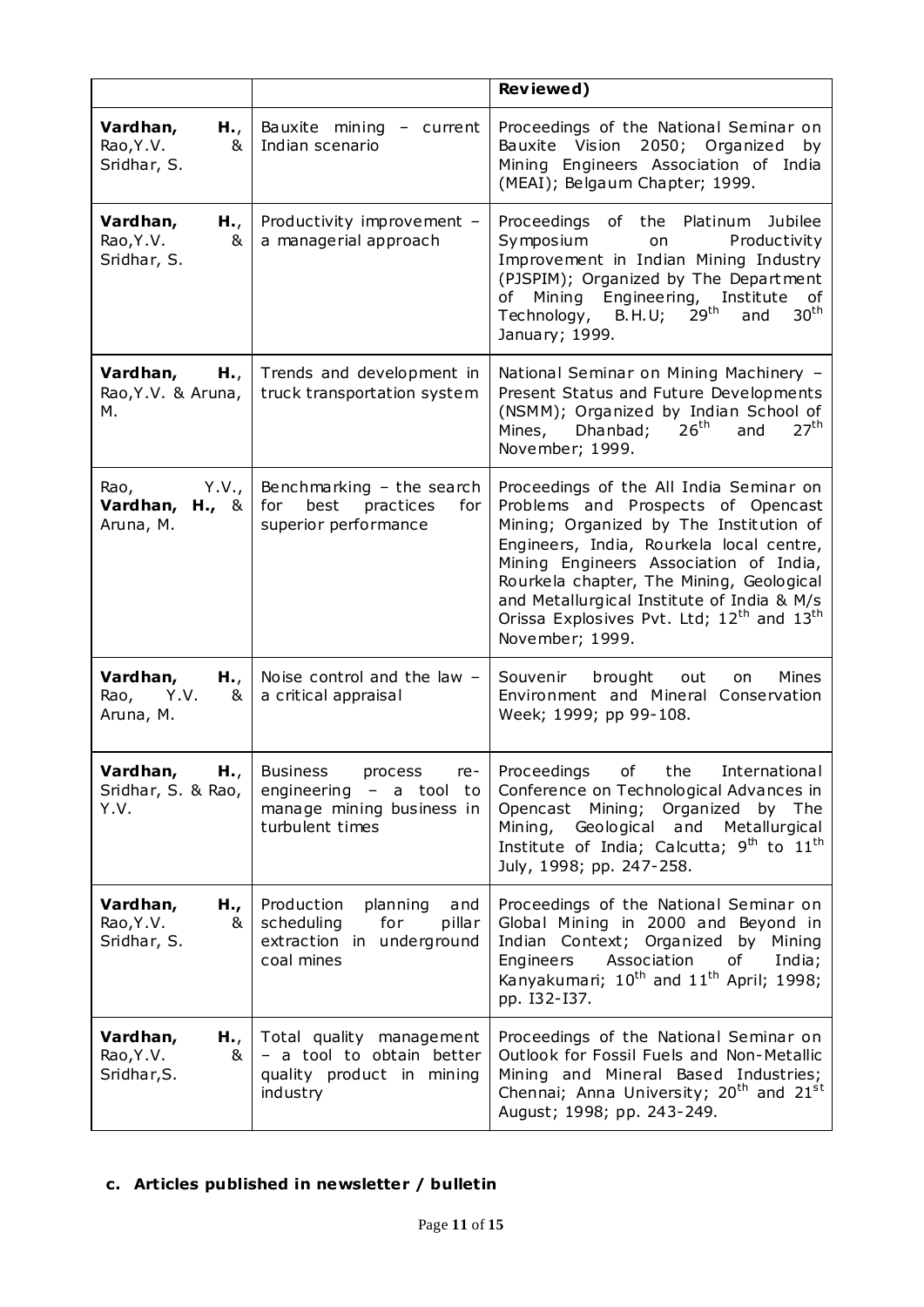| Vardhan,<br>Rao, Y.V.<br>Sridhar, S.                      | &   technique for reduction of   December; 1998; pp. 10-17.<br>in<br>strata<br>heat<br>flow<br>underground mines | <b>H.</b> ,   Rock surface insulation -a   K.R.E.C Research Bulletin; Vol. 7(2), |
|-----------------------------------------------------------|------------------------------------------------------------------------------------------------------------------|----------------------------------------------------------------------------------|
| Y.V.,<br><b>H.</b> & Karmakar, $\vert$ case study<br>N.C. | <b>Vardhan, </b> metalliferrous mines - a                                                                        | Arun, M., Rao, Illumination of opencast   ISLE News letter; 2003; pp. 22-24.     |

#### **d. Books / Chapters**

A chapter entitled **APPLICATION OF SOUND LEVEL FOR ESTIMATING ROCK PROPERTIES**  is published in the book **"**Noise Control, Reduction and Cancellation Solutions in Engineering"; Chapter 12; pp. 267-298; Intech Publishers, ISBN: 978-953-307-918-9..

A book entitled **Noise Spectrum Based Ma intenance Guideline for HEMM** is published by Lambert Academic Publisher, GmbH & Co.KG., Germany, ISBN: 978-3-8484-4000-9.

A book entitled **Rock Engineering Design: Properties and Applications of Sound Level** is published by CRC Press of Taylor & Francis Group; Publication Date: September 3, 2013; ISBN-10: 1466582952 | ISBN-13: 978-1466582958.

#### **e. Reports/ Popular articles Other types publications**

| Vardhan, H. and<br>Shivam, S. | Issues and concerns<br>mine closure      | with Science India Magazine;<br>September;<br>2011; Vol. 14(9); pp 26-30. |
|-------------------------------|------------------------------------------|---------------------------------------------------------------------------|
| Vardhan, H.                   | health hazard                            | Community noise - a public Science Reporter; May; 2003; pp. 22-24.        |
| Vardhan, H.                   | Rising population depleting<br>resources | Science Reporter; December, 2001; pp.<br>$16 - 20.$                       |
| Vardhan, H.                   | A mine of opportunities                  | The Hindu; September, 2008                                                |

#### **6 Patents**: NIL

### **7 Guidance to Students (PG and Ph.D)**

#### **Ph.D Guidance – 04**

- $\circ$  Development of regression and artificial neural network models for prediction of rock properties from sound levels of rotary drilling: Rajesh Kumar B. (Regd. No. 082015MN08P01) – Degree Awarded
- $\circ$  Experimental investigation on estimation and prediction of sound in percussive drilling: Sangshetty Kivade (Regd. No. MN06P03PT) – Degree Awarded
- o Design and fabrication of drilling equipment for estimating roc k properties: Masood (Regd. No. MN09F01FT) – On going (Advanced Stage)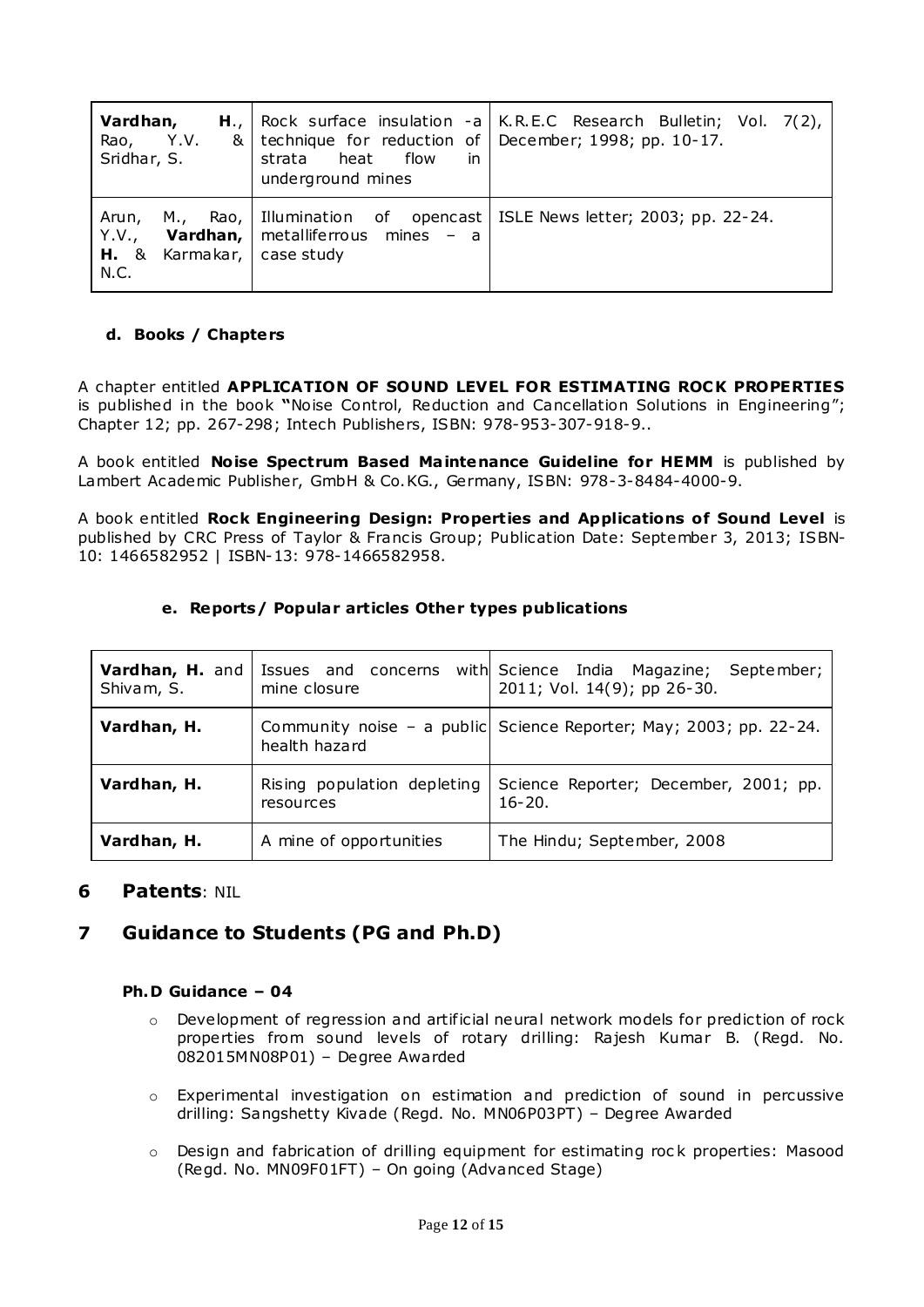- $\circ$  Experimental investigation on noise generation and assessment in rock cutting in underground coal mines: Mahantappa Batakhani (Regd. No.MN09P03) – On going
- o Utilization of waste fines from iron ore mines in preparing bricks: Shreekant Revachand Lamani (Regd. No. 123003MN12P02) – On going

#### **No. of M. Tech Thesis guidance – 08: Completed**

#### **8 Fellowship / Membership of professional bodies**

- o Life Member of "The Institution of Engineers, India" (M-132674-5).
- o Life Associate Member of "The Institution of Public Health Engineers, India" (LAM716).
- o Life Member of "Mining, Geological and Metallurgical Institute of India (MGMI)" (8986-LM, 2005-2006).
- o Life Member of "Indian Society of Technical Education (ISTE)" (LM-47901).
- o Life Member of "Acoustical Society of India (ASI)" (LM-683).
- $\circ$  Life Member of "Mining Engineers Association of India (MEAI)" (LM 2968 / BAN)
- o Fellow of "Disaster Advances"(FWDM/1014)

#### **9 Awards & C itations received**

- o Received "**Award for Best Research Publication (Published) by Science Faculty (ARP)**" for the year 2011-12 instituted by Vision Group on Science and Technology (VGST), Department of IT, BT and S&T, **Government of Karnataka** for the paper "**Estimating rock properties using sound levels produced during drilling**". The award comprised of **Cash Prize and a c itation.**
- o Received **"D N Thakur Award" from Mining, Geological and Metallurgical Institute of India for outstanding contribution to Earth Sciences.** The award comprised of **Gold Medal and a citation.**
- o Received **"Engineering Gold Meda l – 2006-07 Award"** by **The Mining, Geologica l and Metallurgical Institute of India (MGMI)** for **outstanding contribution in Mining Sc iences.** The award comprised of **Gold Meda l and a citation.**
- o Received **"Career Award for Young Teachers (CAYT)"** for the financial year 2006-07 from **All India Council for Technical Education**.
- **o** Received **"Young Scientist Award"** from the **Ministry of Science and Technology**, Department of Science and Technology, Government of India under SERC Fast Track Proposals for Young Scientists Scheme entitled "Investigation of the sound level produced by jack hammer drill with drilling in rocks of different compressive strength" .
- Received "Certificate of Merit" from The Institution of Engineers (India) for the paper "Assessment of machine generated noise with maintenance of various heavy earth moving machinery" for the year 2004-2005 published in the Journal of The Institution of Engineers (India). The award comprised of **citation.**
- o Received "Certificate of Merit" from The Institution of Engineers (India) for the paper "Noise exposure of operators at different operating conditions of heavy earth moving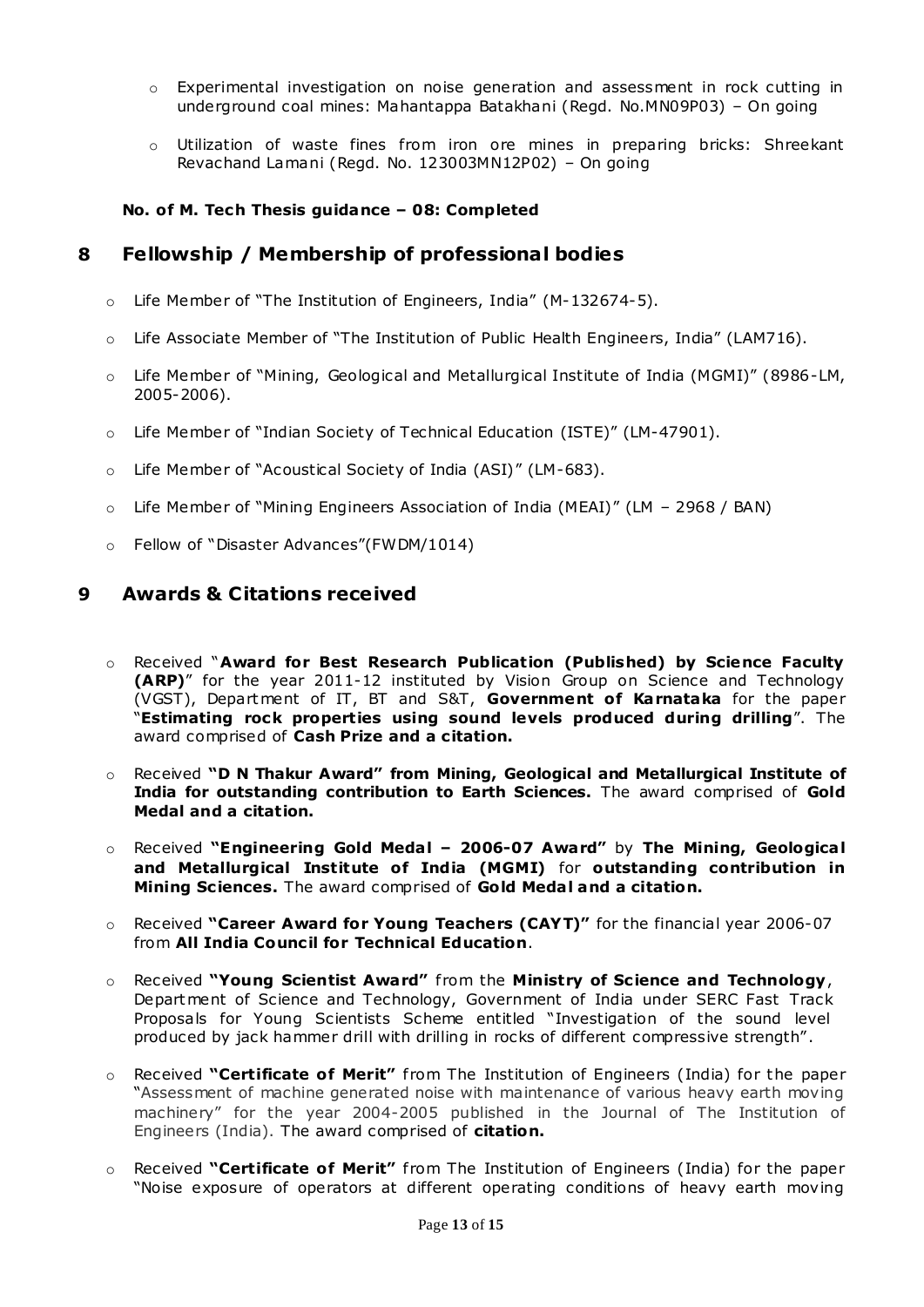machinery" for the year 2004-2005 published in the Journal of The Institution of Engineers (India). The award comprised of **citation.**

### **10 Other information's to justify nomination for the award**

#### **Other recognitions**

- o Provided technical support to **Central Empowered Comm ittee (CEC) appointed by Honourable Supreme Court of India** for survey of mining leases in Bellary, Chitradurga and Tumkur districts of Karnataka.
- o Provided technical support to **Central Bureau of Investigation** pertaining to mine lease boundary survey.
- o **Member, Editorial Board** of the **International Journal of Mining and Minera l Engineering** published by Inderscience Publishers, U.K from 2008 onwards. [\(http://www.inderscience.com/browse/index.php?journalCODE=ijmme\)](http://www.inderscience.com/browse/index.php?journalCODE=ijmme).
- o **Editor, Journa l of Characterization and Development of Novel Materials** published by Nova Science Publishers, New York from 2009 onwards. [https://www.novapublishers.com/catalog/editorial.php?products\\_id=7995](https://www.novapublishers.com/catalog/editorial.php?products_id=7995)
- o **Member, Editoria l Board of Disaster Advances from 2009 onwards.** [http://www.managein.org/manage/disas/edit\\_board.htm](http://www.managein.org/manage/disas/edit_board.htm)
- o **Member, Editorial Board of Journal of Chem ical Engineering and Materia ls Science** published by Academic Journals. [http://www.academic journals.org/JCEMS/Email.htm](http://www.academicjournals.org/JCEMS/Email.htm)
- $\circ$  **Panel of Reviewers** of **Noise Control Engineering Journal An International Publication**, published by American Institute of Physics; **Environment Monitoring and Assessment**, Published by Springer, **Safety Sc ience**, **Environmental Engineering Science** and **Applied Acoustics** published by Elsevier.
- o A project entitled "**Investigation of the use of quarry dust as construction materia l**" was supported by Karnataka State Council of Science and Technology during the year 2008-09 (32 $^{nd}$  series).
- o **Invited to France by the Europe President Dr. Jean Tourret of the Internationa l Institute of Noise Control Engineering** to present the research findings at the First European Forum on Effective Solutions for Managing Occupational Noise Risks; Lille; France; 3<sup>rd</sup> to 5<sup>th</sup> July, 2007. My name was referred by Dr. Courtney B. Bourroughs, **Editor-in-Chief of the Noise Control Engineering Journal – An Internationa l Publication.**
- o Organized an International Workshop on "**Winning Strategies to Re-vita lize the Mineral/Coal Sector**" on 8<sup>th</sup> and 9<sup>th</sup> August, 2009 on the occasion of Silver Jubilee of the Department and Golden Jubilee of the Institute.
- o Member, **Board of Examiners** of **Visvesvaraya Technological University (VTU)**  Belgaum for the year 2006-07 (Ref. No. VTU/Exam/BOE/2006-2007/2240 dated 04<sup>th</sup> November, 2006 from the Registrar Evaluation of VTU).
- o **Chaired a Technical Session** "Emerging Technologies 3" at the International **Conference on "Energy Security and Climate Change – Issues, Strategies and Options (ESCC 2008)** held at Bangkok, Thailand from 6<sup>th</sup> to 8<sup>th</sup> August, 2008.
- o Member, Affiliation Inquiry Committee of Goa University for B. E. Mining Engineering (Letter No. 1/212/10-Acad-I/GEC/2011-12/360 Dated 28-07-2011) and BOS Member of